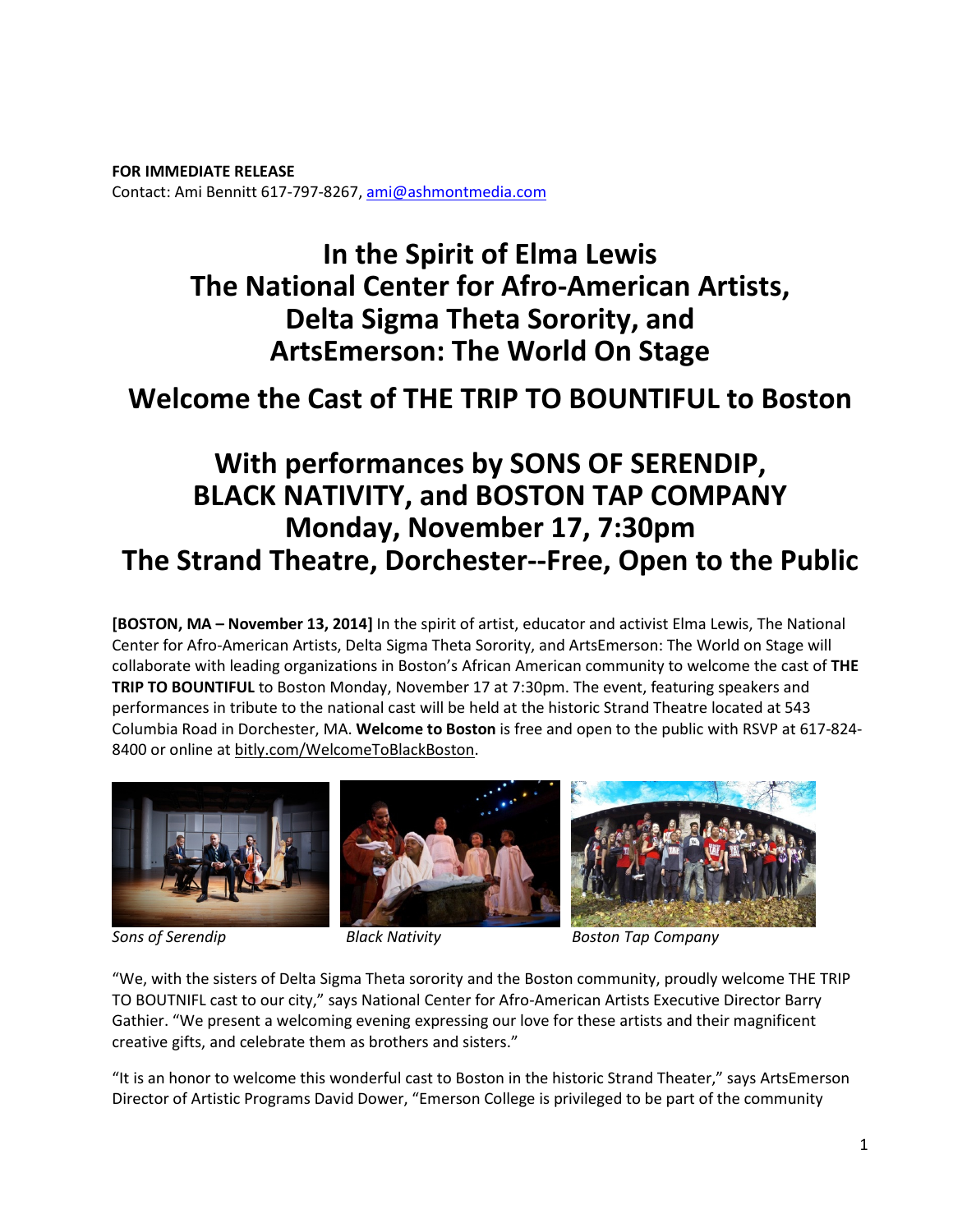carrying forward the legacy of Elma Lewis and we are excited to host this production in our ArtsEmerson 5<sup>th</sup> Anniversary season."

The cast will be honored by Boston community groups including the National Center for Afro‐American Artists; Delta Sigma Theta Sorority; The Museum of African American History; Roxbury Community College; Eddie Cue; Discover Roxbury; The Word Boston; NAACP Boston Chapter; Black Boston Online; Outside the Box; Boston TAP Company; Elma Lewis Center for Civic Engagement, Learning and Research; New England Blacks in Philanthropy, and Rapture Events.

## **About Sons of Serendip**

The quartet Sons of Serendip, finalists from *America's Got Talent*, were called "the most musically‐talented act on the show" by Howie Mandel and Howard Stern. This unique and dynamic quartet who through a series of serendipitous events, came together in graduate school at Boston University, consists of harpist Mason Morton, cellist Kendall Ramseur, pianist Cordaro Rodriguez, and vocalist Micah Christian. Their "classical" arrangements of popular songs have taken the world by storm.

## **About Black Nativity**

Produced by the National Center of Afro‐American Artists, Black Nativity is the joyous account of an historic event that occurred 2,000 years ago. It's a celebration that tells the original story of the Nativity in scripture, verse, music and dance. Based on the Gospel of St. Luke, combined with the poetry of Langston Hughes, this song-play touches a special chord in the hearts of all. This legendary Christmas event, the Black community's Christmas gift to the world, is without a doubt a theatrical wonderment. A joyous company of singers, actors, dancers and musicians delivers its powerful message of joy, hope, victory and liberation. Boston's captivating production is the longest running performance of Harlem Renaissance poet Langston Hughes' song-play in the world. The December 5th opening marks its 2014 season of 12 exhilarating performances. Click here for more information.

## **About Boston Tap Company**

The Boston Tap Company's mission is to educate and entertain through art as a way of life; promoting respect for one's self and others while creating a firm foundation of cultural history by means of art as a universal language. The Boston Tap Company produces a positive, productive and respectful way of expression that encourages confidence amongst all. Click here for more information.

## **About Elma Lewis**

Born in Boston to parents who had emigrated from the West Indies, Elma Ina Lewis financed her education by acting in local Elma Lewis theater productions, graduating from Emerson in 1943, and earning a Masters in Education from Boston University the following year. Ms. Lewis went on to teach drama, dance, and speech therapy. In 1950, Lewis opened the Elma Lewis School of Fine Arts in Roxbury to promote arts and communication education for Boston's African American youth. In 1966, Lewis founded Playhouse in the Park in Boston's Franklin Park, offering free summer performances that were revived in recent years continuing her work and her legacy. In 1968, Lewis founded the National Center of Afro‐American Artists (NCAAA), which brought students from the Elma Lewis School of Fine Arts to tour in stage productions on a national level. Lewis was one of the first women to receive a MacArthur Foundation "Genius Grant" in 1981. After a lifetime of service, Elma Lewis passed away on New Year's Day, 2004. She was the recipient of over 400 awards and 28 honorary degrees. Her former students continue in her footsteps all over the United States, many of them working in the performing arts in Boston. Ms. Lewis was committed to providing artistic opportunity for young Black children in Roxbury and Greater Boston, and to improving the world around her, one person at a time.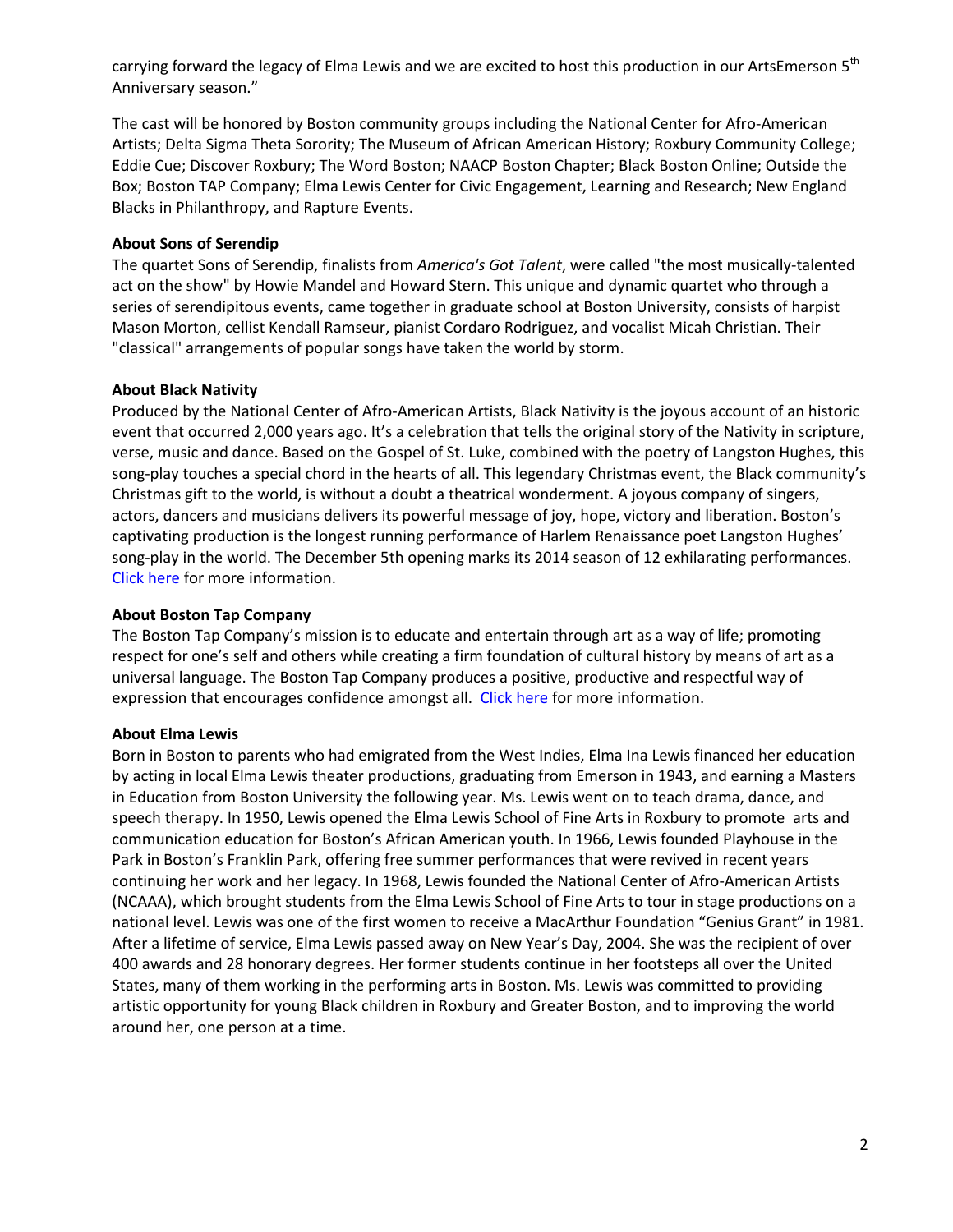#### **About THE TRIP TO BOUNTIFUL**

Cicely Tyson reprises her Tony Award‐winning and Emmy‐nominated performance as the frail but feisty Carrie Watts in Horton Foote's beloved American classic **The Trip to Bountiful,** a story of intergenerational family conflict. Living in a cramped apartment in Houston with her dutiful son Ludie (Golden Globe nominee Blair Underwood) and bossy daughter‐in‐law Jessie Mae (Grammy and Tony nominee Vanessa Williams), the elderly Carrie dreams of making one final journey to her hometown of Bountiful, Texas, which she was forced to abandon twenty years earlier. With pension check in hand, her last journey to Bountiful begins. Filled with joyous gospel hymns including an unforgettably moving "Blessed Assurance," this American treasure is a masterpiece of memory, mortality and the undeniable, universal yearning for the warmth of home. **Click here to watch The Trip to Bountiful video from the Ahmanson Theatre in Los Angeles.**

#### **Cicely Tyson | Vanessa Williams | Blair Underwood**

**The Trip to Bountiful**  November 20 –December 7, 2014 By Horton Foote Directed by Michael Wilson ArtsEmerson: The World On Stage with Jonathan Reinis Productions in association with Center Theatre Group (Los Angeles, CA) Emerson/Cutler Majestic Theatre

#### **Performance Schedule**

| Thursday, November 20, 2014 | 7:30PM                          |
|-----------------------------|---------------------------------|
| Friday November 21, 2014    | 8:00PM                          |
| Saturday, November 22, 2014 | 2:00PM                          |
| Saturday, November 22, 2014 | 8:00PM                          |
| Sunday, November 23, 2014   | 2:00PM                          |
| Tuesday, November 2, 2014   | 7:30PM                          |
| Monday, November 24, 2014   | 7:30PM (just added performance) |
| Friday, November 28, 2014   | 8:00PM                          |
| Saturday, November 29, 2014 | 2:00PM                          |
| Saturday, November 29, 2014 | 8:00PM                          |
| Sunday, November 30, 2014   | 2:00PM                          |
| Tuesday, December 2, 2014   | 7:30PM                          |
| Wednesday, December 3, 2014 | 7:30PM                          |
| Thursday, December 4, 2014  | 7:30PM                          |
| Friday, Dec ember 5, 2014   | 8:00PM                          |
| Saturday, December 6, 2014  | 2:00PM                          |
| Saturday, December 6, 2014  | 8:00PM                          |
| Sunday, Dec ember 7, 2014   | 2:00PM                          |

#### *PLEASE NOTE:*

*Vanessa Williams will not appear in performances on Saturday, December 6.* 

*The Cutler Majestic Theatre does not have an elevator. It is 30+ stairs to the Mezzanine and 60+ stairs to the Balcony levels.*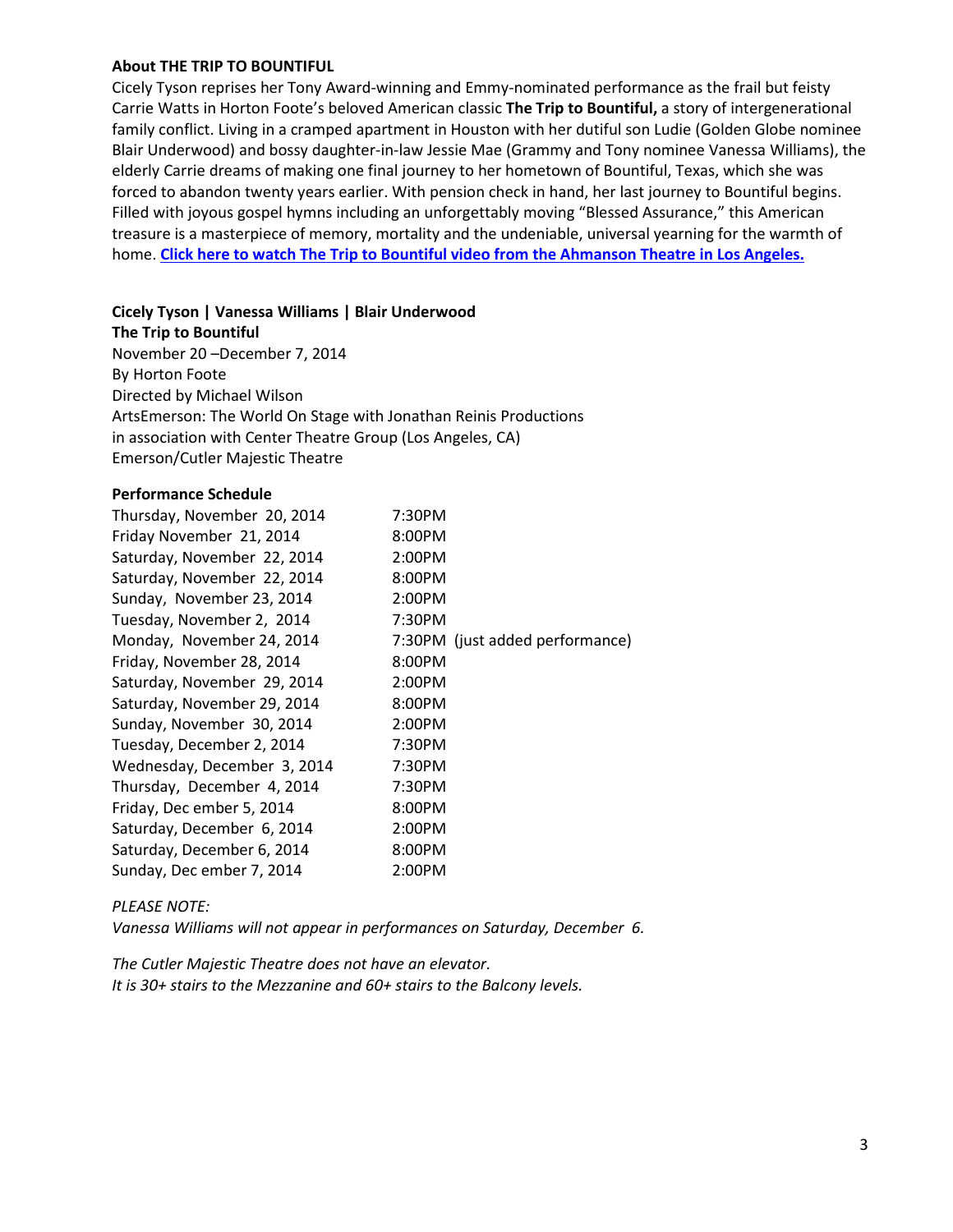#### **The Trip To Bountiful Cast**

Cicely Tyson **Mrs. Carrie Watts** Blair Underwood **Ludie Watts** Vanessa Williams Jessie Mae Watts Jurnee Smollett-Bell Thelma Arthur French Roy Devon Abner Sheriff

Dalila Ali Rajah, Keiana Richàrd, Duane Shepard, Sr., and Desean Kevin Terry

Devon Abner Noussealth Houston Ticket Agent Wade Dooley **Second Houston Ticket Agent** Second Houston Ticket Agent

Pat Bowie, Russell Edge, The Matter of Travelers and Houston Bus Station Employees

## **Cicely Tyson (Carrie Watts)**

Best known for her groundbreaking double Emmy Award‐winning performance as Jane in *The Autobiography of Miss Jane Pittman*, Ms. Tyson was also nominated for an Academy Award for the film *Sounder*. Her third Emmy Award was for *The Oldest Living Confederate Widow Tells All* and she was nominated for her performances in *The Trip to Bountiful, Roots, King, Sweet Justice, The Marva Collins Story*  and *A Lesson Before Dying*. Her many film credits include *The Heart is a Lonely Hunter, Fried Green Tomatoes, Because of Winn-Dixie, Hoodlum, Diary of a Mad Black Woman, Madea's Family Reunion, Why Did I Get Married Too?, The Help* and *Alex Cross*. In 2013, Ms. Tyson returned to the Broadway stage after a 30‐year hiatus as Mother Carrie Watts in Horton Foote's *The Trip to Bountiful*. This role not only garnered rave reviews, but earned Ms. Tyson the triple crown of theatre awards: the Tony, Drama Desk and Outer Critics Circle awards for Best Actress in a Play. In addition to a record number of NAACP Image Awards, in 2010, Ms. Tyson became the 95th recipient of the prestigious Spingarn Medal, the highest honor presented by this esteemed organization. This year Ms. Tyson added additional Honorary Doctorate degrees from both Columbia University and American Film Institute for her artistry to her impressive list honors. Other Broadway credits include *The Corn Is Green, Trumpets of the Lord, A Hand is on the Gate, Tiger, Tiger Burning Bright, The Cool World* and *Jolly's Progress*. In 1997, Hollywood honored Ms. Tyson with a star on the world famous Hollywood Walk of Fame. In 1995 a middle school in East Orange, NJ, was named for Ms. Tyson and following her continued active involvement, she was able to open a new \$143 million state‐ of-the art, 300,000 sq. ft. campus renamed the Cicely L. Tyson Community School of Performing and Fine Arts to educate students kindergarten through high school.

#### **Vanessa Williams (Jessie Mae Watts)**

After starring on Broadway last season as Jessie Mae Watts in the Tony and Emmy Award‐nominated adaptations of Horton Foote's *The Trip to Bountiful*, Vanessa is thrilled to bring her wickedly funny performance to the Ahmanson Theatre! She also reprised her role for Lifetime's television adaptation, which was nominated for a 2014 Emmy Award. Throughout her career, Vanessa has maintained a reputation as one of the most respected and multi‐faceted entertainers in the world. She has conquered the musical charts, Broadway, television and motion pictures. She has sold over 20 million records worldwide and has garnered 11 Grammy nominations. She received a Tony nomination for her portrayal of *The Witch in Into the Woods*, and starred in the seven‐time Tony‐nominated musical *After Midnight*. Her other stage credits include *Sondheim on Sondheim* and *Kiss of the Spider Woman* on Broadway and *St. Louis Woman* for Encores. Her TV credits include her three‐time Emmy‐nominated performance as Wilhelmina Slater in *Ugly Betty*, Renee Perry in *Desperate Housewives* and Olivia Doran in *666 Park Avenue*. Her movie credits include *Soul Food, Dance with Me, Eraser, Johnson Family Vacation* and *Tyler Perry's Temptation*. A proud mother of four children and bestselling author with her own mother Helen for their memoir *You Have No Idea*, Vanessa is living her dream.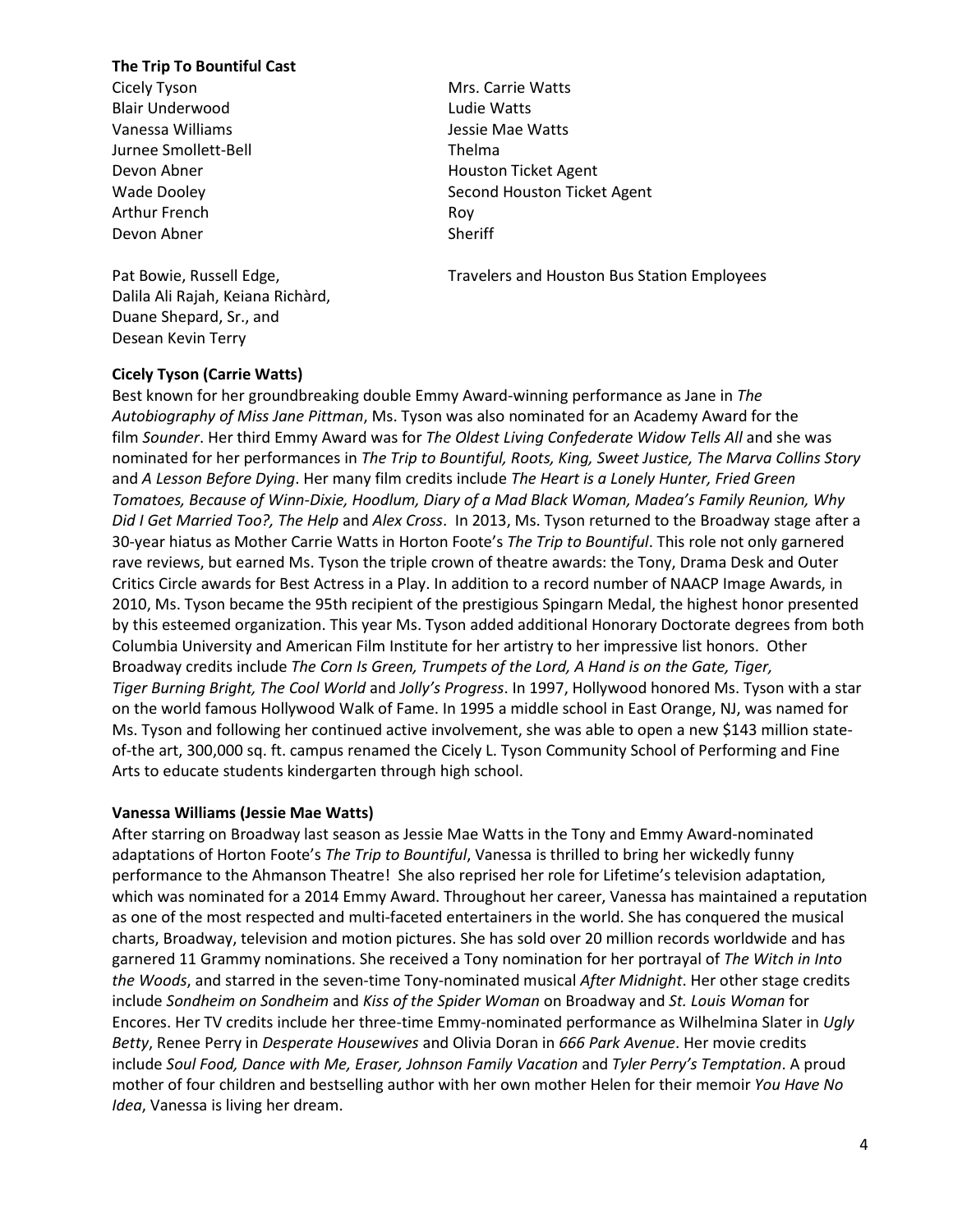## **Blair Underwood (Ludie Watts)**

Award‐winning actor, director and producer Blair Underwood, who recently appeared as Othello at The Old Globe in San Diego, is equally at home in the worlds of theatre, film and television. He made his Broadway debut as Stanley in *A Streetcar Named Desire* for which he received a 2012 Drama League Distinguished Performance Award nomination. His many film and TV credits include *Just Cause, Deep Impact, Something New, The Event, Dirty Sexy Money, The New Adventures of Old Christine, Sex and the City, In Treatment*  (Golden Globe nomination) and *L.A. Law* (Golden Globe nomination), among many others. He starred in the Lifetime TV movie *The Trip to Bountiful* with Cicely Tyson and Vanessa Williams and received a Critics Choice Television Award for his performance. He is a Grammy Award‐winner for the audiobook of *An Inconvenient Truth*. He made his feature directorial debut with *Bridge to Nowhere*.

# **Jurnee Smolette-Bell (Thema)**

Jurnee Smollett‐Bell is an award‐winning actress and activist. She played an integral role in this past season of NBC's critically‐acclaimed series *Parenthood*, and most recently costarred in HBO's *True Blood.* Jurnee also starred in Tyler Perry's 2013 film *Temptation*, was seen in the last two seasons of NBC's Emmy Award‐ winning series *Friday Night Lights* (alongside Connie Britton and Kyle Chandler) and starred opposite Jim Belushi and Jerry O'Connell in CBS' *The Defenders*. Jurnee also starred in *The Great Debaters* (NAACP Image Award, Outstanding Lead Actress in a Motion Picture) with Forest Whitaker and Denzel Washington, who also directed the film. *The Great Debaters* was nominated for a Golden Globe for Best Picture. She made her breakthrough performance at the age of 11, starring in *Eve's Bayou* opposite Samuel L. Jackson.

# **Michael Wilson (Director)**

Michael Wilson directed the 2013 Broadway revival, as well as the 2014 Emmy‐nominated Lifetime/Ostar Productions movie, of Horton Foote's *The Trip to Bountiful*, which garnered a Tony Award for Best Actress for Cicely Tyson. Over a two‐decade collaboration with Foote, Wilson directed *Dividing The Estate*  (Broadway), the premieres of *The Carpetbagger's Children* (Lincoln Center Theater), *The Day Emily Married*  (Primary Stages), *The Death of Papa* (Hartford Stage) and *The Orphans' Home Cycle* (Signature Theatre), for which he received 2010 Drama Desk and Outer Critics Circle Awards. Also on Broadway, he has directed Gore Vidal's *The Best Man, Enchanted April*, and *Old Acquaintance* (Roundabout Theatre Company). Off‐ Broadway, he has directed numerous plays, including last season's premiere of Foote's *The Old Friends*. Internationally, he directed Tony Kushner's *Angels in America* for the 1995 Venice Biennale. He has directed at our nation's major theatres, including Hartford Stage, where as Artistic Director from 1998 to 2011 he commissioned and developed numerous new works, including Quiara Alegria Hudes' 2012 Pulitzer Prize winner *Water By the Spoonful.*

# **Horton Foote (Playwright)**

**HORTON FOOTE** (*Playwright*) created *The Trip to Bountiful* as a live television drama in 1953 starring Lillian Gish and Eva Marie Saint, who reprised their roles in Foote's Broadway stage adaptation. The play became an Oscar‐winning film in 1985 (Best Actress, Geraldine Page), earning Foote his third Academy Award nomination. The play was revived on Broadway in 2013 (winning a Best Actress Tony Award for Cicely Tyson), and became an Emmy‐nominated Lifetime television movie in 2014. For his epic nine plays *The Orphans' Home Cycle,* Foote received the New York Drama Critics Circle, Drama Desk, Outer Critics Circle, and Lortel Awards for Best Play. He received two Academy Awards, one for *To Kill a Mockingbird*, and another for *Tender Mercies*. In 1995, he received both an Emmy Award for his teleplay of William Faulkner's *Old Man*, and the Pulitzer Prize for his play *The Young Man from Atlanta*. In 1998, he was elected to the American Academy of Arts and Letters, receiving their Gold Medal of Drama. In 2000, he was bestowed the National Medal of Arts Award by President Clinton. In 2008, his play *Dividing the Estate* won Obie and Outer Critics Circle Awards, as well as a Best Play Tony nomination. Mr. Foote's memoirs, *Farewell* and *Beginnings*, are published by Scribners.